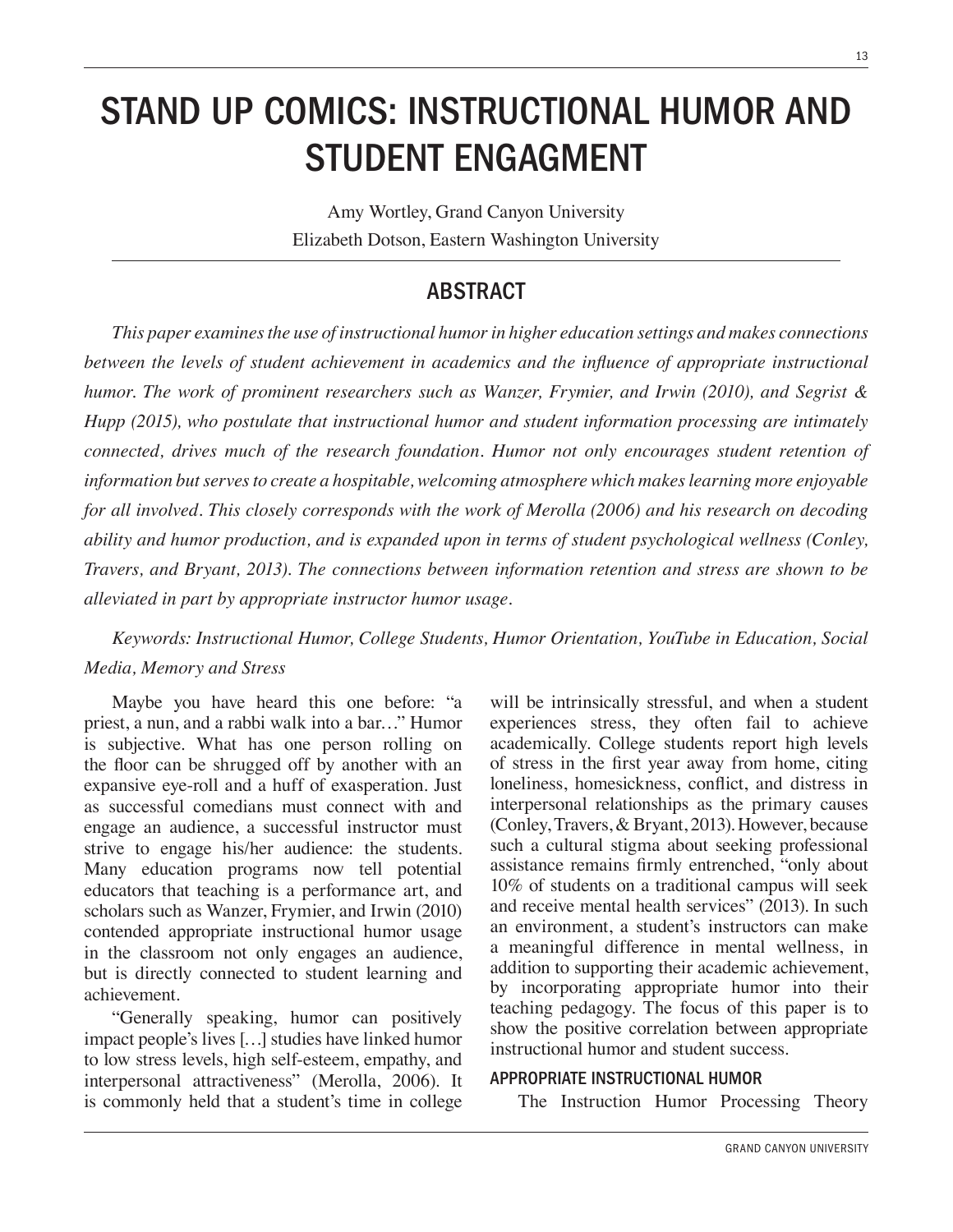(IHPT) incorporates elements of Incongruity-Resolution Theory, Disposition Theory, and the Elaborations Likelihood Model (ELM) of persuasion (Wanzer, Frymier & Irwin, 2010). The IHPT contends that appropriate forms of instructional humor are positively associated with student learning. Martin, Phulik-Doris, Larsen, Grey, and Weir (2003) defined varieties of instructional humor as they noted "humor is used as a means of relating to others in prosocial and positive ways, it is adaptive" (p. 50). Adopting appropriate varieties of instructional humor allows for instructors to utilize their own conceptual framework to assess their students' interests and areas of concern; thereby, creating a uniquely personalized classroom experience and community. Personalized instruction incorporating humor encourages student engagement and results in increased information retention. Merolla (2006) explained this connection as "arousal framed explanations" to elucidate on the relationship between humor and recall.

Humor has been described as an attention gaining strategy in the educational setting, and often serves as a means of generating positive response and retention. Torok, McMorris, and Lin (2004) found 74% of college students surveyed indicated they appreciated the use of humor by their instructors (p. 16). Additionally, 40% of those surveyed acknowledged humor "often" facilitated their learning in the classroom, and 40% of students responded that humor "always" helped them be successful in their learning (Torok, et. al., 2004, p. 16). These numbers should not come as much of a surprise to educators who have tried to connect with apathetic students sitting glassyeyed in their seats. This concept also is supported by Robert Gagné's first "event" in his Nine Events of Instruction: Gain Attention (2015). "These were based on the information processing model of the mental events that occur when adults are presented with various stimuli" (Gagné, 2015). However, the caveat is that to be most effective in helping students create associations, any attention getter needs to be relevant to the instruction that follows.

Students seem to crave entertainment, not just in their technology, pop-culture, and social media, but in their education as well. The days of the Ivory Tower as the source of knowledge, generously meted out to motivated learners in ninety minute lectures, may have bid a fond farewell to its era of effectiveness. Research has now found instructors' usage of closely related content based humor is positively correlated with student learning. This type of humor should enhance student motivation and information processing in its approach (Wanzer, Frymier & Irwin, 2010). Segrist & Hupp (2015) put forward the idea "instructor's use of humor was positively associated with students' perceptions that the instructor has a 'positive attitude' toward them, 'wanted them to succeed', and displayed a 'genuine concern for them" (p. 14). However, not every instructor is a born comedian, deftly wielding their humor to cut down student apathy. The lack of natural comedic tendencies does not mean every instructor cannot incorporate a more personal brand of comedy in their courses. "A trait based perspective of humor holds that individuals who are high in humor orientation see more situations as appropriate for their humor attempts" (Merolla, 2006, p. 176). Some instructors are naturally gifted in a witty turn of phrase or a well-timed quip. The incorporation of humor flows naturally, and students engage with the material their instructors present with an equally natural inclination. The instructors' skill in humor delivery can be a meaningful factor in students' responses to the utilized comedy. But, like any other skill, instructional delivery of humorous content can be improved through practice, planning and the incorporation of humor in a variety of presentation formats (i.e., videos, comic strips, PowerPoints).

#### PRACTICAL APPROACHES TO HUMOR APPLICATION

Dewitt and Vergut's (2001) selectionist theory of humor production entailed sensitivity to social environments as critical in the enactment of humor (p. 39). Educators are known to be, as a whole, socially conscious and naturally reflective as a species, so the idea of displaying a sensitivity to social environments is a familiar one (Conley, Travers, and Bryant, 2013). Wanzer, Frymeir, and Irwin  $(2010)$  acknowledged the first step in understanding how humor is processed within the context of education involves heightened awareness of the humorous stimuli in the classroom setting. Humor attempts are labeled "highly appropriate" when they relate closely to the course content (2010). A course can be designed to incorporate content-appropriate comedy through the use of visual systems of information delivery such as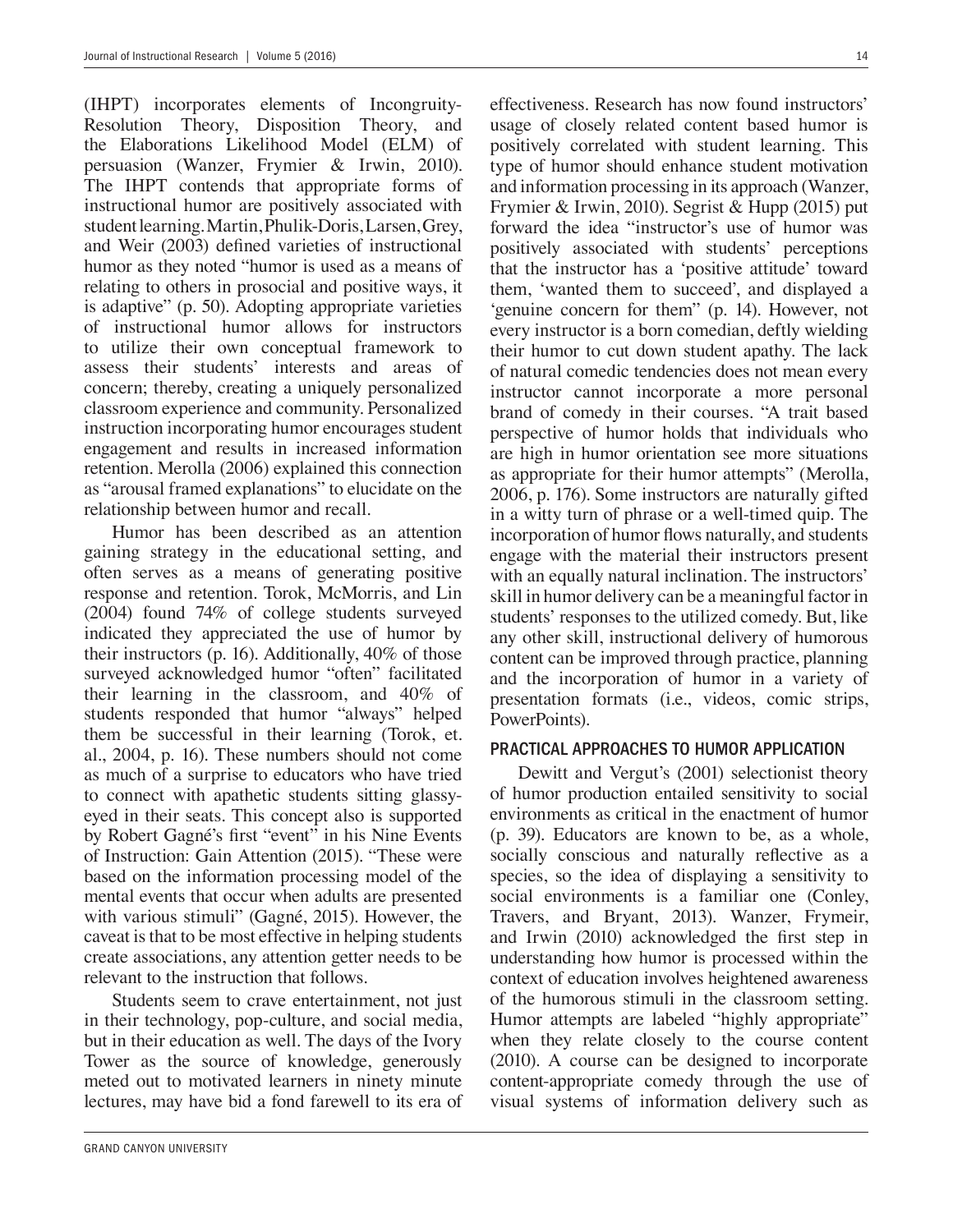videos and comic strips. This is a good technique for an instructor who does not yet feel comfortable playing the comedian themselves.

Video incorporation from sources as seemingly banal as YouTube can spike student interest and reengage memory retention. In fact, research suggests that content and humor targeted YouTube videos enhance student engagement, depth of understanding, and overall satisfaction in higher education courses (Buzzetto-More, 2014). In this same study, "70.7% of participants surveyed "agreed/strongly agreed" the use of YouTube as a learning tool engages students" (p. 25). The incorporation of instructional humor through a visual medium can prove highly effective for educators who wish to integrate comedy in the classroom to promote learning.

#### INAPPROPRIATE INSTRUCTOR HUMOR

While the use of appropriate instructor-based humor can be an effective method for increasing student engagement and information recall, inappropriate humor can have an equally powerful effect. Not all modes of humor are appropriate in the classroom. Aggressive, student-targeted, and other maladaptive forms of instructor humor were correlated positively with neuroticism and the use of a self-defeating style of humor delivery correlated with depression, anxiety, and hostility (Wanzer, Frymier & Irwin, 2010). This negative association between inappropriate humor and psychological well-being should be used as a caution against some specific comedic types. Humor at other's expense, humor that "goes over students' heads," or humor that confuses a student all have a negative impact on the academic experience. Disposition Theory (Zillman & Cantor, 1996) explains when a student feels they, or one of their classmates, is the "butt" of a joke, the individuals label the instructor's humor usages as "inappropriate". This label then generates a negative effect in the learning environment (1996). While humor is often described in education circles as an attention getting strategy, when the humor falls into one of the negative usage categories it serves as a distraction from the instructional message. This distraction often results in a reduced ability to process the delivered information (Wanzer, Frymier & Irwin, 2010).

Some humor forms walk a thin line between appropriate and inappropriate. Self-deprecating humor is one of these tight rope walking modes. "Instructor use of self-disparaging humor could reduce status differentials and increase perceptions of closeness" (Wanzer, Frymier & Irwin, 2010, p. 8). By breaking down real and perceived barriers between students and instructors, open and honest conversations and effective academic discourse can take place, resulting in higher levels of student engagement and achievement. Conversely, an instructor's use of this self-deprecating comedic mode may reduce their credibility in the eyes of their pupils and thereby violate the student's expectations related to the instructor's knowledge and competence. This negative perception of the instructor may result in "a negative affective response, and decreased student motivation" (Wanzer, Frymier & Irwin, 2010, p. 8). Therefore, some level of caution should be implemented when utilizing humorous content in the classroom, emphasizing the difference between appropriate

#### PHYSIOLOGICAL AND PSYCHOLOGICAL CONNECTIONS BETWEEN HUMOR AND WELLNESS

and inappropriate comedic modes.

The use of instructor humor engages apathetic students on an educational level, but the physiological impacts of humor can be equally significant in terms of student wellness. Many college-level students experience varying levels of stress during their academic careers. Generally defined, stress is the experience of anticipating or encountering adversity in one's goal-related efforts (Carver & Conner-Smith, 2010). Stress has been linked to absenteeism, loss of productivity, and interpersonal relationship related strife (Anchor, Crum & Salovey, 2013). "Physiologically, the 'stress response' is the activation of the sympathetic nervous system, a parasympathetic withdrawal, and increased activity of the hypothalamic-pituitary-adrenal axis," (Kunz-Ebrecht, Mohamed-Ali, Feldman, Kirschbaum, & Steptoe, 2003, p. 373). Laughter, initiated through instructional humor, decreases stress hormones and acts to mitigate the effects of stress on the cardiovascular system (Chang, Tsai & Hsieh, 2013). Students who score high on sense of humor are found to experience fewer negative stressful life events (Lefcourt & Martin, 1986). For these students, humor is associated with a positive self-concept as well as a greater acceptance of life circumstances. Current research suggests humor may contribute to the reappraisal of stressful life events from being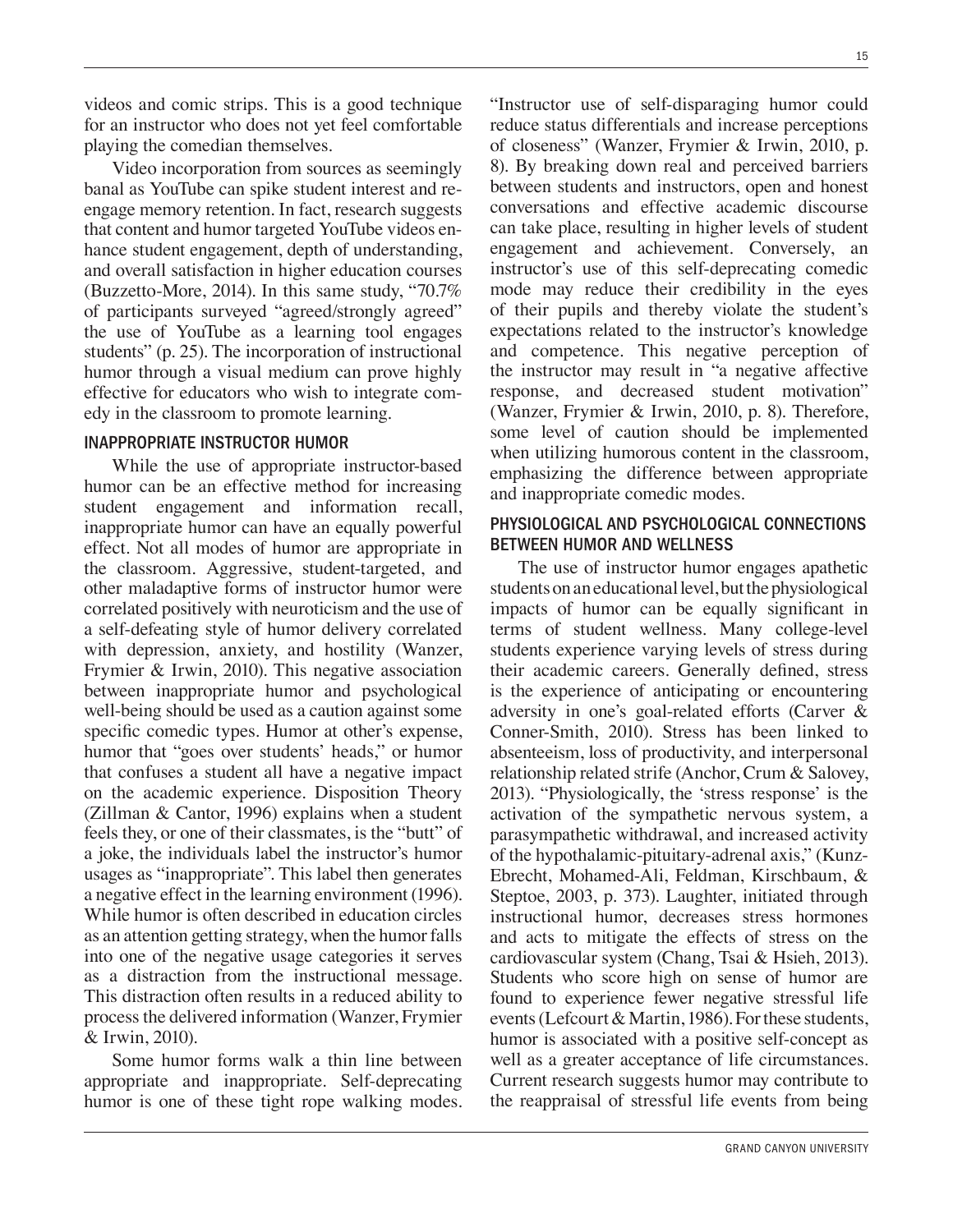"threatening" to being interpreted as a "challenge" (Nezu, Nezu, & Blissett, 1988). This reappraisal helps students to gain a sense of control over the stressor and can lead to increased classroom success (Capps, 2006). Studies have demonstrated the use of humor by undergraduate students is an effective coping mechanism for school-related stressors.

#### HUMOR, ENHANCED MEMORY AND INFORMATION **RETENTION**

In addition to being an effective coping mechanism in the reduction of student stress, humor can also serve as a means of enhancing student memory and information retention. Humor has been found to affect memory in both intentional and incidental humorous memory situations (Carlson, 2011), meaning students' retention of material is positively affected by classroom humor whether or not it was intentional on the part of the instructor. The perception of humor remains an important component in the humor-memory relationship. The retrieval processes of memory encoding are positively influenced by humor, this effect can be observed in the Incongruity Resolution Hypothesis posited by Carlson. The resolution of semantic incongruities associated with humor creates a memory advantage for the humorous material, resulting in advantaged recall and enduring memory for the material (Carlson, 2011). In the study, Carlson (2011) found it was not necessary for students to intentionally process humor in order for the humor effect to emerge. This may be encouraging to instructors in that students may not necessarily need to fully comprehend the humorous aspect of material for its benefits to be experienced. While humor is known to affect memory, there are inconsistent findings as to the mechanisms through which this relationship consists. Current research suggests humor may work indirectly on memory through other mechanisms, such as rehearsal, surprise, arousal, incongruity or constraints on the reconstructive process (Summerfelt, 2010). The emotional aspects of humor may also aid in its relationship with memory and recall. Humor creates effective levels of arousal, which, in turn, create a more salient and accessible form of memory retention and retrieval (Derks, Gardner, & Agarwal; 1998, Summerfelt, 2010). This retrieval is aided through classroom humor insomuch as a student's attempt to understand a joke leads to increased

arousal, which in turn leads to increased retrieval and recall. This process contributes to the saliency of material presented and constitutes a stronger connection between the material and student recollection, thereby enhancing engagement.

#### HUMOR, MEMORY, AND STRESS

Now that we have examined the relationships between humor and stress as well as humor and memory, we can better understand the interaction between the three components: humor, memory and stress. In a study conducted by Rickenbach, Almeida, Seeman & Lachman  $(2014)$ , the findings showed participants reported higher numbers of memory problems on stressor days, with a reported decline in working memory as well as general cognitive decline. When an individual experiences a stressful event, the hypothalamic-pituitary-adrenal (HPA) axis in the brain triggers the release of the hormone cortisol, which helps the individual react to a potentially dangerous or threatening event (Rickenbach, et. al., 2014). While this response can be beneficial and productive in short-term stressful situations, escaping from a rabid mountain lion for instance; long-term, chronic stress, much like that often experienced by students, can result in a dysregulated HPA response which contributes to an exacerbation of memory problems in both the encoding and recollection phases of memory. The dysregulated HPA response's effect on memory results from the negative effects of stress on the hippocampal region of the brain, which is responsible for memory functioning (McEwen & Seeman, 1999). Rickenbach et. al's. research regarding stress and memory was founded in the Lifespan Developmental Theory which posits, "Longitudinal changes in objective cognition may be associated with increased vulnerability to the experience of daily stressors because of limited resources, reduced reserve capacity and constraints in dealing with activities and hassles of daily life," (Staudinger, Marsiske,  $\&$  Baltes, 1993). These findings suggest that students will have more difficulty recalling course material on days of high stress. This stress can be, at least in part, mitigated by the use of instructor humor and humorous lecture material as we have seen in the discussion of the previous paragraph. Humor aids in memory encoding as well as retrieval and also contributes to lower levels of both perceived and experienced stress.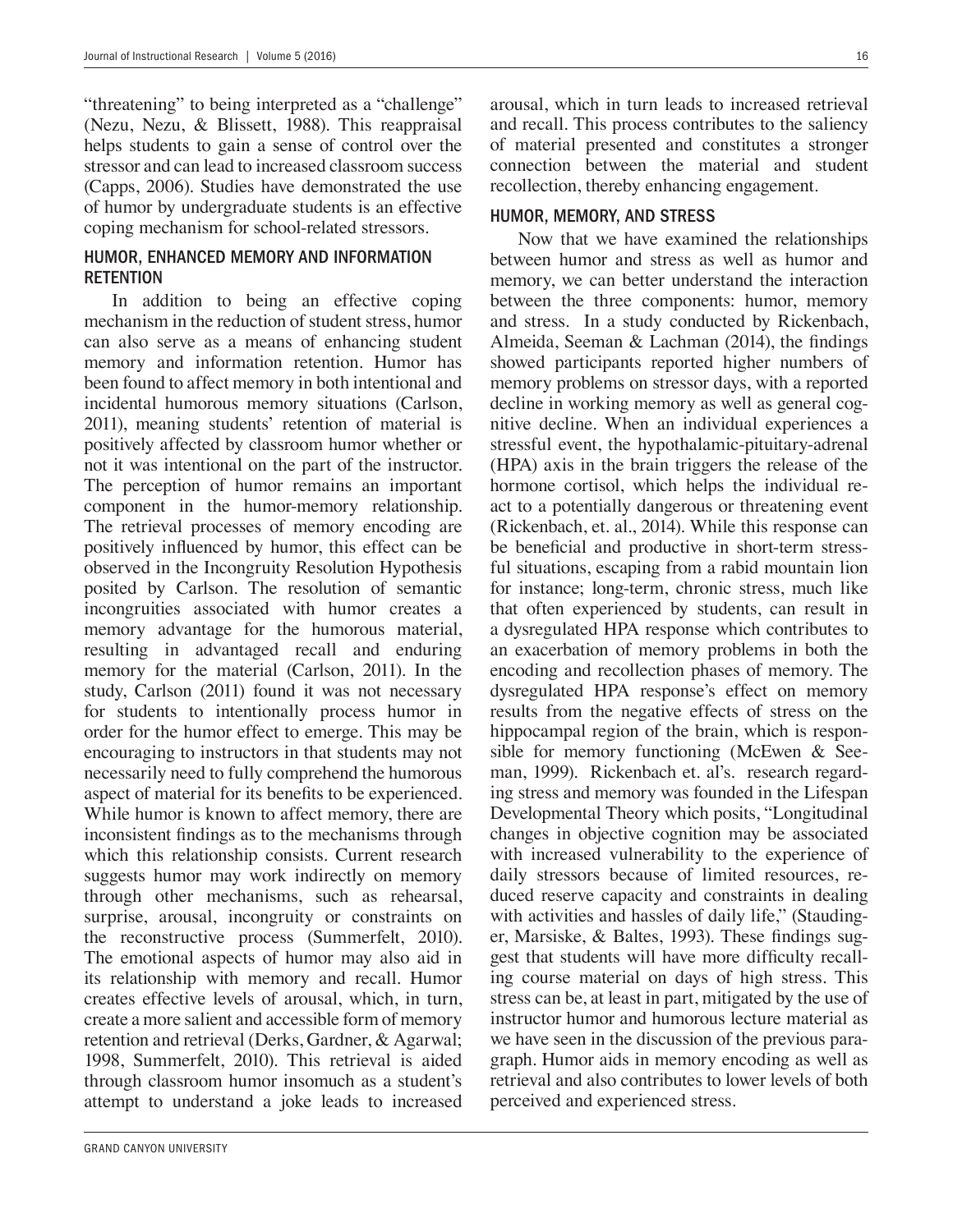#### **CONCLUSION**

In conclusion, instructional humor, when used appropriately, can improve a student's academic experience and promote physiological and psychological wellness. Instructors can engage their students through many methods of integration: instructor delivery of humor, incorporation of visual humor through YouTube videos, and appropriate humor usage; thereby enabling students to absorb and retain more content focused information.

## References

- Abel,M.H. (2002). Humor, stress, and coping strategies. Humor: *International Journal of Humor Research, 15*(4), 365-381. doi: 10.1515/humr.15.4.365
- Besser, A., & Zeigler-Hill, V. (2011). Pathological forms of narcissism and perceived stress during the transition to the university: The mediating role of humor styles. International *Journal of Stress Management, 18*(3), 197-221. doi: 10.1037/ a0024826
- Buzzetto-More, N. A. (2014). An examination of undergraduate student's perceptions and predilections of the use of YouTube in the teaching and learning process. *Interdisciplinary Journal of E-Learning and Learning Objects, 10*, 17-32.
- Capps, D. (2006). *The Psychological Benefits of Humor. Pastoral Psychology, 54*(5), 393-411. doi: 10.1007/s11089-005-0007-9
- Carlson, K.A. (2011). The impact of humor on memory: Is the humor effect about humor? Humor: *International Journal of Humor Research, 24*(1), 21-41. doi: 10.1515/HUMR.2011.002
- Carver, C. S., & Connor-Smith, J. (2010). Personality and coping. *Annual Review of Psychology, 61*, 679-704.
- Chang, C., Tsia, G., & Hsieh, C. (2013). Psychological, immunological, and physiological effects of a laughing qigong program (LQP) on adolescents. *Complementary Therapies in Medicine, 21*. 660-668.
- Conley, C. S., Travers, L. V., Bryant, F. B. (2013). Promoting psychosocial adjustment and stress management in firstyear college students: the benefits of engagement in a psychosocial wellness seminar. *Journal of American College Health, 61*. 75-86.
- Dewitte, S., & Verguts, T. (2001). Being funny: A selectionist account of humor production. Humor: International *Journal of Humor Research, 14*, 167-202.
- Fouladi, R.T., Rew, L., & Horner, S.D. (2006). Comparison of three modes of measuring stress, coping, and humor in school-age children. *Journal of Nursing Measurement, 14(*2), 79-98. doi: 10.1891/jnm-v14i2a002
- Gagné, R. (2015, August 25). Gagné's 9 Events of Instruction. In Center for Instructional Technology & Training. Retrieved November, 10, 2015.
- Hupbach, A., & Dorskind, J.m. (2014). Stress selectively affects the reactivated components of a declarative memory. Behavioral Neuroscience, 128(5), 614-620. doi: 10.1037/ bne0000006
- Kunz-Ebrecht, S. R., Mohamed-Ali, V., Feldman, P. J., Kirschbaum, C., & Steptoe, A. (2003). Cortisol responses to mild psychological stress are inversely associated with proinflammatory cytokines. Brain, Behavior, and Immunity, *17,* 373-383.
- Martin, R. A., Puhlik-Doris, P., Laresn, G., Gray, J., & Weir, K. (2003). Individual differences in uses of humor and their relation to psychological well-being: Development of the humor styles questionnaire. *Journal of Research in Personality, 37*. 48-75.
- Merolla, A. J. (2006). Decoding ability and humor production. *Communication Quarterly, 54*, 175-189.
- Moran, C.C., & Hughes, L.P. (2006). Coping with Stress: Social Work Students and Humor. *Social Work Education, 25*(5), 501-517. doi:10.1080/02615470600738890
- Rickenbach, E.H., Almeida, D.M., Seeman, T.E., & Lachman, M.E. (2014). Daily stress magnifies the association between cognitive decline and everyday memory problems: An integration of longitudinal and diary methods. *Psychology And Aging, 29*(4), 852-862. doi:10.1037/a0038072
- Segrist, D.J. & Jupp, S.D. (2015). This class is a joke! Humor as a pedagogical tool in the teaching of psychology. *Psychology Teacher Network: American Psychological Association, 25*(3), 14-15.
- Summerfelt, H., Lippman, L., & Hyman, I.J. (2010). The effect of humor on memory: Constrained by the pun. *Journal Of General Psychology, 137*(4), 376-394. doi: 10.1080/00221309.2010.49939
- Torok, S. E., McMorris, R. F., & Lin, W. (2004). Is humor an appropriate teaching tool? Perceptions of professors' teaching styles and use of humor. *College Teaching, 52,* 14-20.